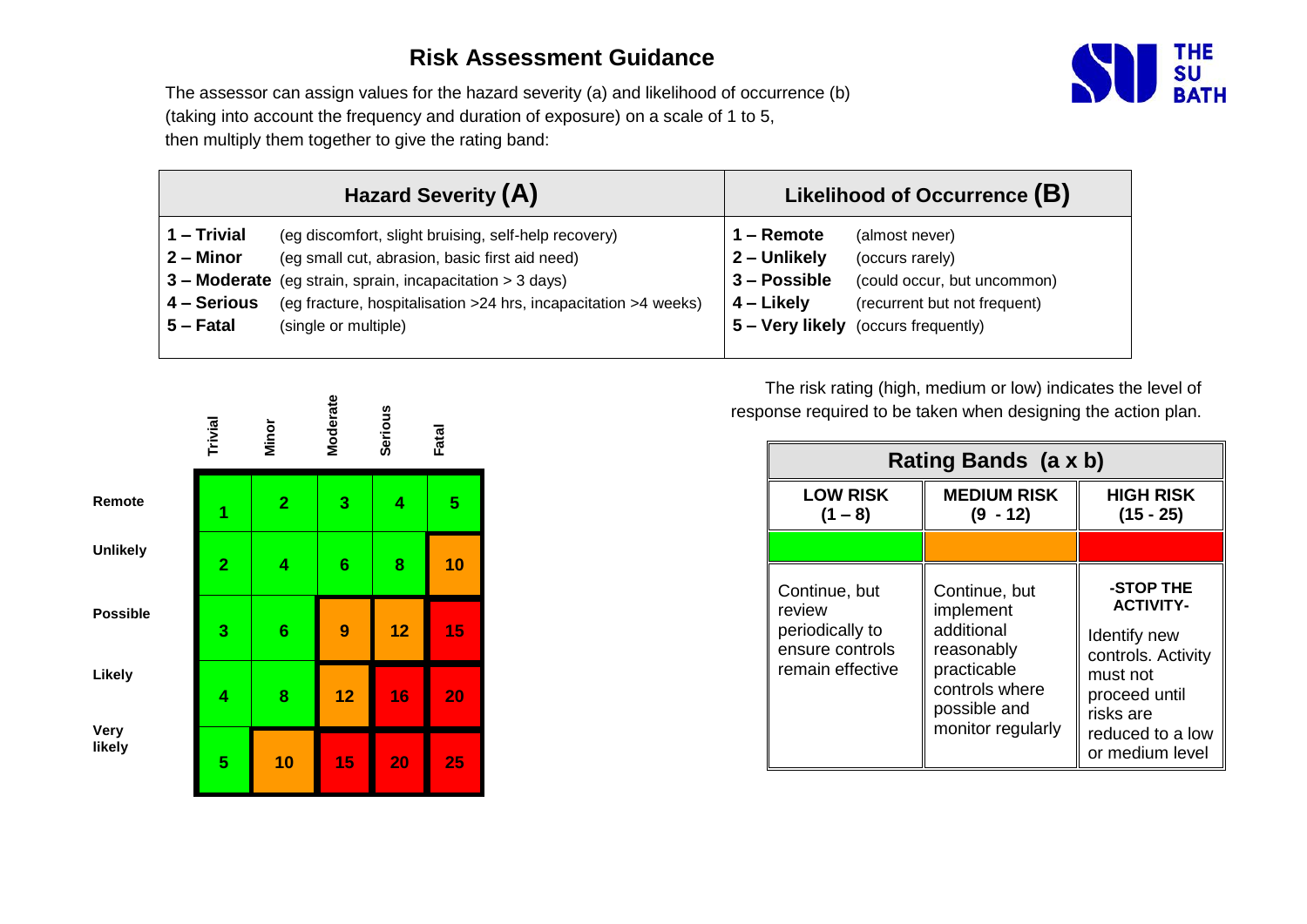## **Risk Assessment Record**

| <b>Risk Assessment of:</b>                                                  | Assessor(s):                                                                                                                                                                                          | Date:                                             |  |  |
|-----------------------------------------------------------------------------|-------------------------------------------------------------------------------------------------------------------------------------------------------------------------------------------------------|---------------------------------------------------|--|--|
| Use of vehicles using SU fleet insurance                                    | Paul Brooks                                                                                                                                                                                           | 11 Dec 2006, reviewed annually                    |  |  |
|                                                                             |                                                                                                                                                                                                       | Latest review: July 2017 Next review: August 2018 |  |  |
| Overview of activity / location / equipment /<br>conditions being assessed: |                                                                                                                                                                                                       |                                                   |  |  |
| <b>Generic or specific assessment?</b><br>Generic                           | <b>Context of assessment</b> (delete as appropriate): planning stage / 'desk-top' exercise / site visit / in consultation with<br>employees / in consultation with managers / other (please describe) |                                                   |  |  |

| #              | Hazard(s) identified            | <b>Persons affected</b>                   | <b>Existing controls &amp; measures</b>                                                                                                                                                                                                                                                                                                                                                                                                                                                                                                                                                                                                                                                                                 | A | в              | $A \times B$        | <b>Additional controls required</b> |
|----------------|---------------------------------|-------------------------------------------|-------------------------------------------------------------------------------------------------------------------------------------------------------------------------------------------------------------------------------------------------------------------------------------------------------------------------------------------------------------------------------------------------------------------------------------------------------------------------------------------------------------------------------------------------------------------------------------------------------------------------------------------------------------------------------------------------------------------------|---|----------------|---------------------|-------------------------------------|
|                | Failure of mechanical<br>parts  | Driver, passengers,<br>other road users   | Vehicles checked by drivers before use,<br>according to SU Drivers' Manual qv<br>Vehicles checked by Transport Office and<br>$\bullet$<br>approved service agents according to SU<br>"Fleet Operational Safety Policy" qv<br>Process in place for disciplining of drivers<br>who drive knowing there to be a vehicle<br>defect or contrary to MiDAS training and/or<br><b>SU Drivers' Manual</b>                                                                                                                                                                                                                                                                                                                        | 5 | $\overline{2}$ | 10<br><b>MEDIUM</b> |                                     |
| $\overline{2}$ | Fire, collision or<br>breakdown | Drivers, passengers<br>& other road users | Drivers follow action plan from MiDAS<br>$\bullet$<br>training - assess the situation, take account<br>of particular circumstances of the<br>emergency, make a decision based on<br>these, putting peoples' lives first<br>Drivers to follow guidelines from MiDAS and<br>MEEP training<br>Drivers follow procedures according to SU<br>$\bullet$<br>Drivers' Manual<br>5<br>Drivers to deposit Trip List (detailing all<br>$\bullet$<br>persons on the vehicle) with Security Office<br>prior to being issued with the keys (this does<br>not apply to MiDAS tests and observed<br>drives)<br>24 hour contact with both Security Office<br>$\bullet$<br>and Transport Office (via emergency mobile<br>phone) available |   | 2              | 10<br><b>MEDIUM</b> |                                     |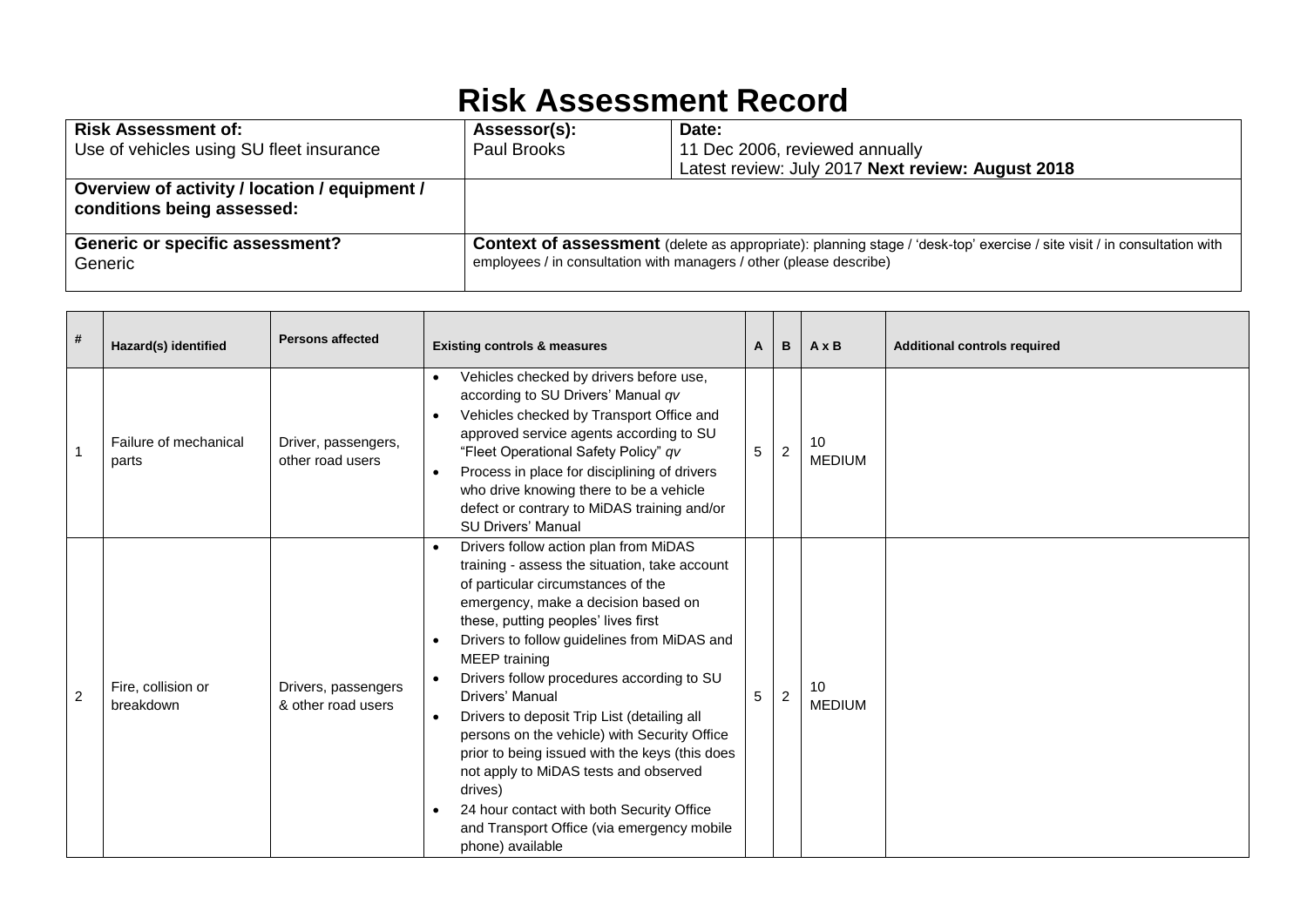| $\#$ | Hazard(s) identified                                                                                     | <b>Persons affected</b>                   | <b>Existing controls &amp; measures</b>                                                                                                                                                                                                                                                                                                                                                                                                                                                                                                                                                                                                                                                                                                                                                                                                     |   |                | $A \times B$        | <b>Additional controls required</b> |
|------|----------------------------------------------------------------------------------------------------------|-------------------------------------------|---------------------------------------------------------------------------------------------------------------------------------------------------------------------------------------------------------------------------------------------------------------------------------------------------------------------------------------------------------------------------------------------------------------------------------------------------------------------------------------------------------------------------------------------------------------------------------------------------------------------------------------------------------------------------------------------------------------------------------------------------------------------------------------------------------------------------------------------|---|----------------|---------------------|-------------------------------------|
| 3    | Collisions and near<br>misses caused by poor<br>driving technique or<br>unsuitable drivers               | Drivers, passengers<br>& other road users | Drivers to be trained to MiDAS standard<br>$\bullet$<br>Drivers who have passed a DVSA D1 or D<br>driving test within the preceding 4 years may<br>drive without undergoing MiDAS training<br>Drivers to drive according to MiDAS training<br>and SU Drivers' Manual<br>Process in place for passengers to report<br>poor driving<br>Process in place for disciplining of drivers<br>who drive poorly or contrary to MiDAS<br>training and/or SU Drivers' Manual<br>Drivers required to re-register, make<br>$\bullet$<br>insurance declaration and produce both<br>parts of driving licence annually at the start<br>of 1 <sup>st</sup> semester<br>Drivers required to make insurance<br>declaration on acquiring motoring conviction<br>or on being involved in a collision<br>(regardless of fault) or on making an<br>insurance claim. | 5 | 2              | 10<br><b>MEDIUM</b> |                                     |
| 4    | Collisions and near<br>misses caused by<br>tiredness                                                     | Drivers, passengers<br>& other road users | Drivers to take a break of at least 15<br>minutes after a maximum of 2 hours' driving<br>Drivers to conform to SU's Driver Hours<br>Policy qv<br>Transport Office to monitor drivers' hours via<br>the log sheets and to take appropriate action<br>if requirement not complied with                                                                                                                                                                                                                                                                                                                                                                                                                                                                                                                                                        | 5 | $\overline{2}$ | 10<br><b>MEDIUM</b> |                                     |
| 5    | Potential danger caused<br>by passengers failing to<br>report bad driving for<br>consideration by the SU | Drivers, passengers<br>& other road users | Feedback form available on Transport web<br>pages<br>Passengers to be contacted by Transport<br>Office on random basis and asked to<br>complete an on-line questionnaire about the<br>driver.<br>Results of questionnaire to be shared with<br>$\bullet$<br>the driver<br>Adverse reports to be forwarded through<br>normal disciplinary channels for<br>consideration by SU President                                                                                                                                                                                                                                                                                                                                                                                                                                                      | 5 | $\overline{2}$ | 10<br><b>MEDIUM</b> |                                     |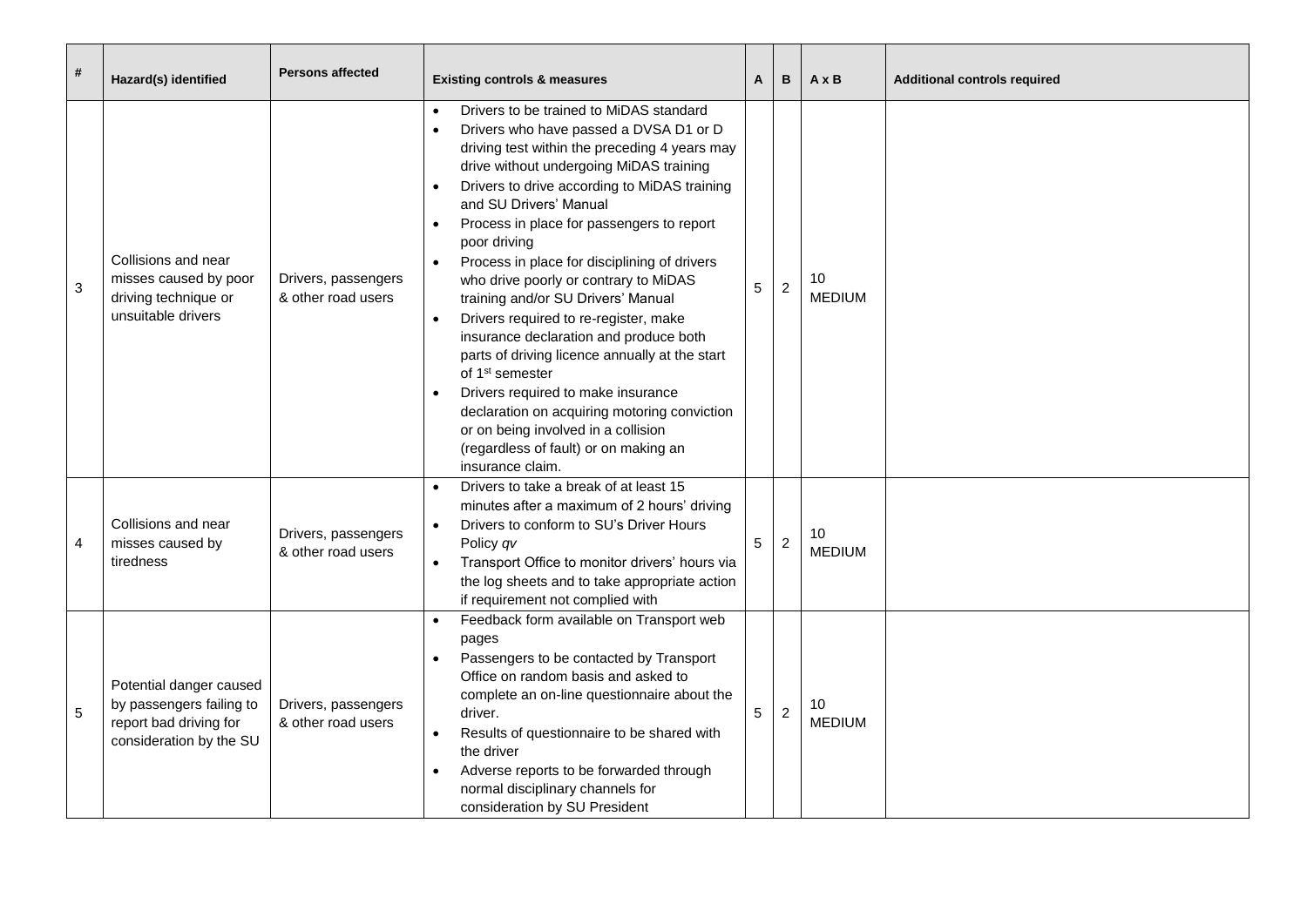| #              | Hazard(s) identified                                                                                                           | <b>Persons affected</b>                   | <b>Existing controls &amp; measures</b>                                                                                                                                                                                                                                                                                                                                                                                                                                                                                                                                                                                                                   | A | В              | $A \times B$        | <b>Additional controls required</b> |
|----------------|--------------------------------------------------------------------------------------------------------------------------------|-------------------------------------------|-----------------------------------------------------------------------------------------------------------------------------------------------------------------------------------------------------------------------------------------------------------------------------------------------------------------------------------------------------------------------------------------------------------------------------------------------------------------------------------------------------------------------------------------------------------------------------------------------------------------------------------------------------------|---|----------------|---------------------|-------------------------------------|
| 6              | Collisions caused by<br>reversing or tight<br>manoeuvring                                                                      | <b>Drivers</b>                            | Drivers to be especially vigilant when<br>reversing<br>$\overline{c}$<br>Drivers to ask one or two passengers to<br>alight and assist in guiding the vehicle if it is<br>safe to do so                                                                                                                                                                                                                                                                                                                                                                                                                                                                    |   | $\sqrt{3}$     | 6<br>LOW            |                                     |
| $\overline{7}$ | Collisions and near<br>misses or other issues<br>caused when driving<br>abroad, and collateral<br>damage to SU's<br>reputation | Drivers, passengers<br>& other road users | 5<br>See separate risk assessment<br>$\bullet$                                                                                                                                                                                                                                                                                                                                                                                                                                                                                                                                                                                                            |   | 2              | 10<br><b>MEDIUM</b> |                                     |
| 8              | Inability of driver to<br>proceed, e.g. due to<br>illness                                                                      | Drivers, passengers<br>& other road users | Member of Staff holding Transport<br>emergency mobile phone is authorised to<br>add to the insurance any other person<br>licensed to drive the class of vehicle (either<br>on their own driving licence or by virtue of<br>Section 19 permit) as a one-off emergency<br>measure, without undergoing MiDAS<br>training and assessment/observed drive<br>$\overline{c}$<br>(subject to retrospective insurance<br>declaration being made to insurance<br>company)<br>Due to insurance regulations, this does not<br>apply to any potential driver who is a "non-<br>standard" driver under their rules, in which<br>case the vehicle and passengers must be |   | $\overline{2}$ | LOW                 |                                     |
| 9              | Problems caused by<br>driver's ignorance of<br>correct procedures                                                              | <b>Drivers</b>                            | recovered by breakdown services.<br>SU Drivers' Manual issued whenever driver<br>renews Union Driver registration and to new<br>drivers at all MiDAS Theory sessions<br>Risk assessment issued whenever driver<br>renews Union Driver registration and to new<br>drivers at all MiDAS Theory sessions<br>Alterations and additions to Risk<br>5<br>Assessment to be communicated to drivers<br>via transport booking system mailing facility<br>All drivers renewing Union driver status to<br>attend a refresher session before being re-<br>registered<br>Risk assessment available for download<br>from BathStudent.com                                |   | $\overline{2}$ | 10<br><b>MEDIUM</b> |                                     |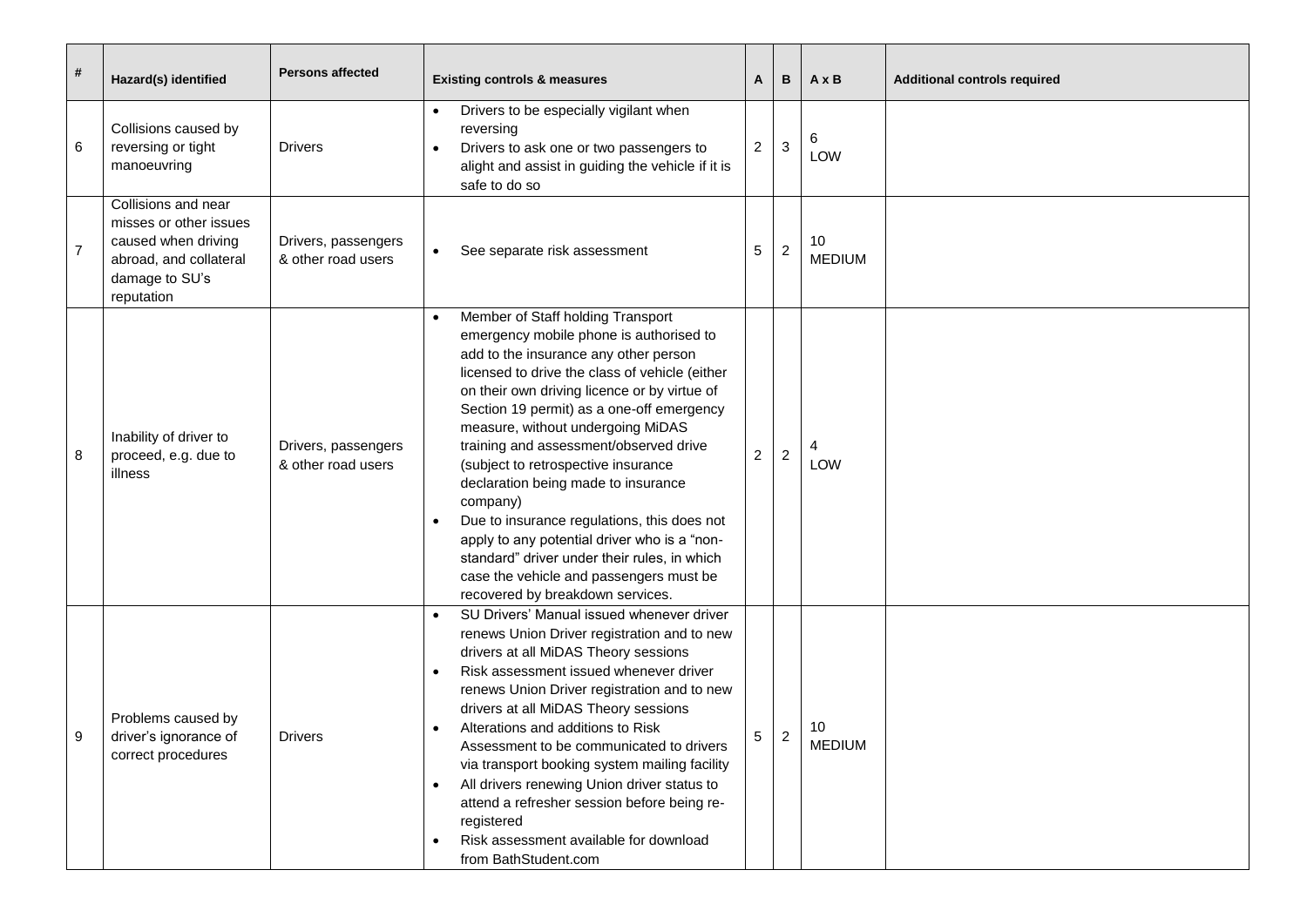| #  | Hazard(s) identified                     | <b>Persons affected</b> | <b>Existing controls &amp; measures</b>                                                                                                                                                                                                                                                                                                                                                                                                                                                                                                                                                                                                                                                                                                                        | A | В              | $A \times B$        | <b>Additional controls required</b> |
|----|------------------------------------------|-------------------------|----------------------------------------------------------------------------------------------------------------------------------------------------------------------------------------------------------------------------------------------------------------------------------------------------------------------------------------------------------------------------------------------------------------------------------------------------------------------------------------------------------------------------------------------------------------------------------------------------------------------------------------------------------------------------------------------------------------------------------------------------------------|---|----------------|---------------------|-------------------------------------|
| 10 | Injury from inadequate<br>seat restraint | Drivers & passengers    | "Seat Belts Must Be Worn" signs to be<br>displayed in SU vehicles<br>Driver to check that all passengers are<br>$\bullet$<br>wearing seat belts before setting off<br>Although not legally required to wear a<br>$\bullet$<br>seatbelt in the rear of minibuses, children<br>between the ages of 3 and 12, who are<br>below 135cm in height, are not to be<br>transported in SU minibuses or hired-in<br>minibuses unless providing a child<br>seat/booster cushion and documentary proof<br>is available that the child seat/booster<br>seat/booster cushion is approved for use in<br>minibuses. However, if "all-age" seatbelts<br>are provided, then children of these ages<br>may be carried if these are correctly<br>adjusted for each individual child | 5 | $\overline{2}$ | 10<br><b>MEDIUM</b> |                                     |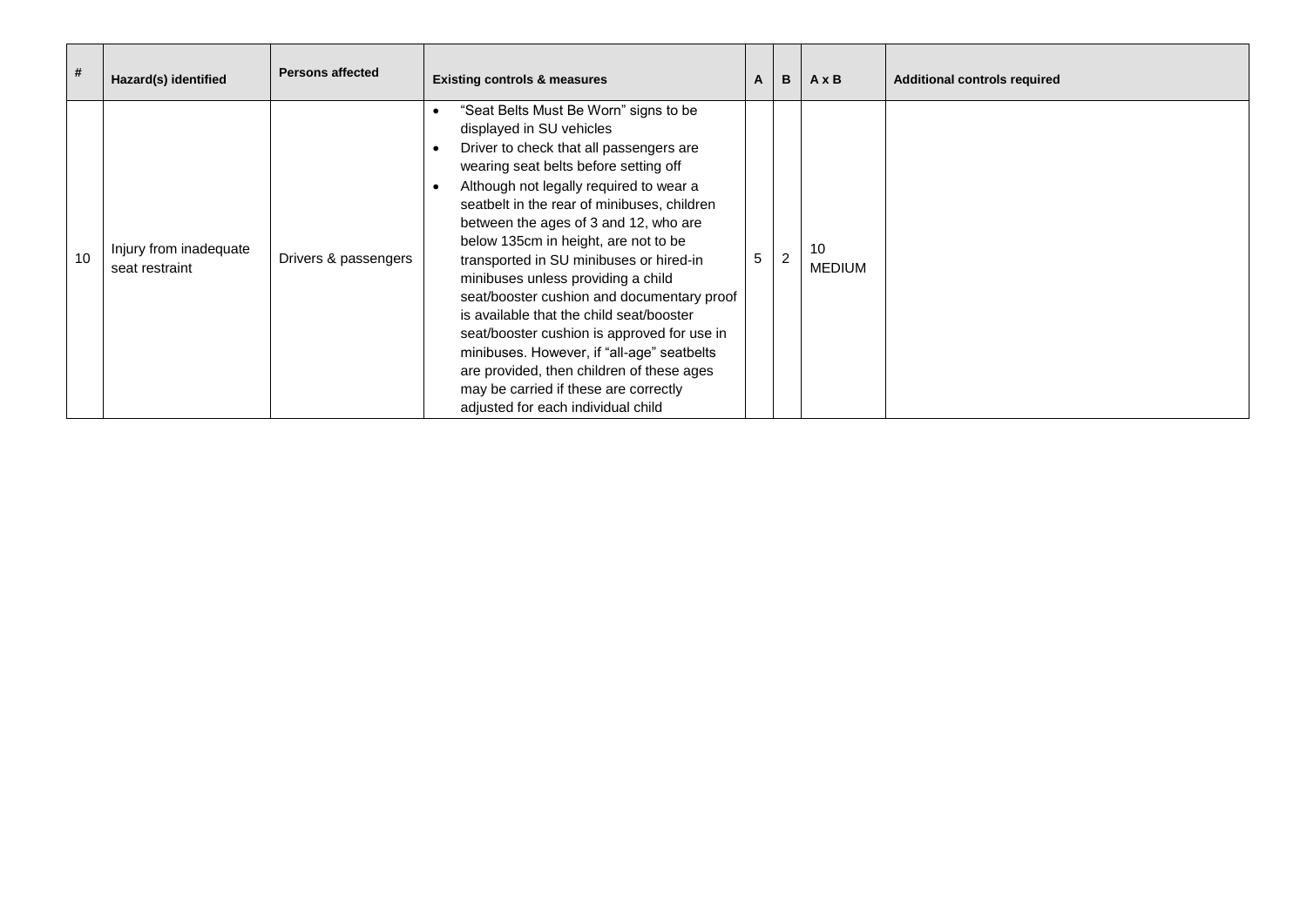| #  | Hazard(s) identified                                                                                      | <b>Persons affected</b>                   | <b>Existing controls &amp; measures</b>                                                                                                                                                                                                                                                                                                                                                                                                                                                                                                                                                                                                                                                                                                                                                                                                                                                                                                                                                                                                                                                                                                                                                                                                                                                                                                                                                                                                                                                                                                                                                                                                                                | $\mathbf{A}$                    | B              | $A \times B$        | <b>Additional controls required</b> |
|----|-----------------------------------------------------------------------------------------------------------|-------------------------------------------|------------------------------------------------------------------------------------------------------------------------------------------------------------------------------------------------------------------------------------------------------------------------------------------------------------------------------------------------------------------------------------------------------------------------------------------------------------------------------------------------------------------------------------------------------------------------------------------------------------------------------------------------------------------------------------------------------------------------------------------------------------------------------------------------------------------------------------------------------------------------------------------------------------------------------------------------------------------------------------------------------------------------------------------------------------------------------------------------------------------------------------------------------------------------------------------------------------------------------------------------------------------------------------------------------------------------------------------------------------------------------------------------------------------------------------------------------------------------------------------------------------------------------------------------------------------------------------------------------------------------------------------------------------------------|---------------------------------|----------------|---------------------|-------------------------------------|
| 11 | Collisions etc. due to<br>driving on snow and/or<br>ice, or during other<br>severely inclement<br>weather | Drivers, passengers<br>& other road users | Minibuses, MPVs and hired-in cars are two-<br>wheel drive only and therefore driving on<br>snow/ice should be avoided. On the arrival<br>or forecast of snow/ice, a decision shall be<br>made as to whether or not the fleet at the<br>time parked at the University shall be<br>grounded as per SU "Fleet Operational<br>Safety Policy" qv, and if so, (or if the<br>weather is known to be poor at the location<br>of a trip already taking place) drivers on their<br>trips shall be contacted by phone to discuss<br>the advisability or otherwise of continuing to<br>drive<br>The Navara has 4x4 capabilities and may be<br>driven on snow/ice if the rest of the fleet has<br>been grounded, generally only in an<br>emergency, for example to transport<br>stranded staff home. Before agreeing to<br>drive, the driver must make their own risk<br>assessment relating to the prevailing<br>conditions based on their own skills and<br>experience, and the driver must not be<br>compelled to drive if they consider it unwise<br>or considers themselves not competent to<br>deal with the prevailing conditions.<br>Due to their limited driving experience,<br>persons under the age of 25 shall not be<br>allowed to drive using the fleet insurance<br>policy on snow/ice if the fleet has been<br>grounded, unless in exceptional need, for<br>example to get back to campus after a trip,<br>to be determined on a case-by-case basis<br>by the Transport Office<br>A decision shall be made by the Transport<br>Office about whether to ground the fleet in<br>the case of other severely inclement<br>weather, such as flooding, fog or high winds. | 5                               | $\overline{2}$ | 10<br><b>MEDIUM</b> |                                     |
|    | <b>Assessor signature:</b>                                                                                |                                           | <b>Print name: Paul Brooks</b>                                                                                                                                                                                                                                                                                                                                                                                                                                                                                                                                                                                                                                                                                                                                                                                                                                                                                                                                                                                                                                                                                                                                                                                                                                                                                                                                                                                                                                                                                                                                                                                                                                         | <b>Review date: August 2018</b> |                |                     |                                     |